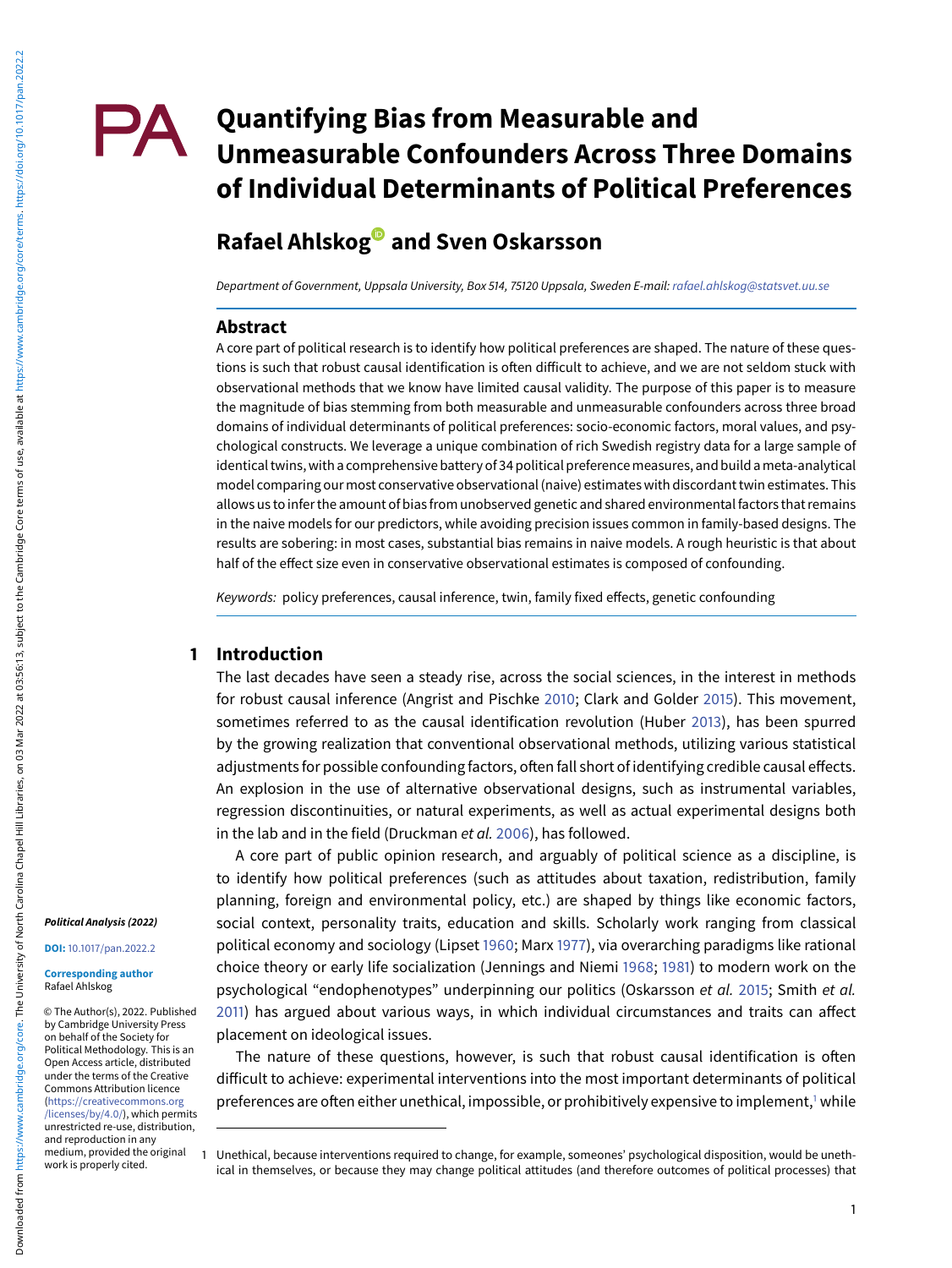credible instruments and discontinuities for many of these factors are rare. Where such designs are viable, they may also be of limited value for the substantive questions we are after. As has been argued elsewhere (e.g., Deaton [2009\)](#page-11-3), we often end up saying something credible about the effect among a very narrow group of people (e.g., "compliers" in the case of experiments or IV estimation, or the specific set of people around a regression discontinuity (RDD) threshold) and very little about anyone else, in effect trading external for internal validity (see McDermott [2012](#page-12-7) for an overview). Using individual fixed effects estimation with panel data also excludes all predictors that are stable over time. For a fairly large set of important research questions regarding political preference formation, it therefore seems like we are stuck with observational methods whose validity we now know is limited. This raises a crucial question: just how much bias should we expect to find in such estimates? In other words, how wrong will our best guess be?

The purpose of this paper is to attempt to measure the magnitude of bias stemming from both measurable and unmeasurable confounders for three broad and well-established domains of individual determinants of political preferences: socioeconomic factors, moral values, and psychological constructs. To accomplish this, we leverage a unique combination of rich Swedish registry data and a large sample of identical twins, with a comprehensive survey battery of political preference measures. Departing from the registry sources, we attempt to construct the best possible, conservative observational (naive) models, incorporating not only individual, but also family and contextual level controls. We then contrast this to a discordant twin design which also factors out unmeasured genetic and shared familial factors. Doing this across the full range of political preference measures allows us to meta-analyze the average effect size for each model and independent variable. The differences between the naive and discordant twin models can then be used to infer the average degree of confounding stemming from genetic and shared familial factors in the naive models, for each predictor separately. This meta-analytical procedure solves a number of precision problems associated with family-based designs.

The results are sobering: for a large set of important determinants, a substantial bias seems to remain even in conservative naive models. In a majority of cases, half or more of the naive effect size appears to be composed of confounding, and in no cases are the naive effect sizes underestimated. The implications of this are important. First of all, it provides a reasonable bound on effect estimates stemming from observational methods without similar adjustments for unobserved confounders. While the degree of bias will vary depending on both predictors and outcomes, a rough but useful heuristic derived from the results of this paper is that effect sizes are often about half as big as they appear. Second, future research will have to consider more carefully the confounding effects of genetic factors and elements of the rearing environment that are not easily captured and controlled for.

#### **2 Background**

Statistical controls often go a long way in removing spurious, or noncausal, covariation between two variables of interest. However, the degree to which it is possible to remove all bias in this way is crucially dependent on whether or not one can actually measure and correctly specify the variables causing this spurious covariation.

As a salient example, a growing number of studies have documented that just like other human traits (Polderman et al. [2015\)](#page-12-8) individual variation in political behavior is also to some degree influenced by genetics (Alford, Funk, and Hibbing [2005;](#page-11-4) Hatemi et al. [2014\)](#page-12-9). This raises the spectre of genetic confounding: traits might be correlated because they are influenced by the same genetic architecture.

are not normatively neutral. Impossible, because many things are not sensitive to manipulation (e.g., cognitive capacity). Prohibitively expensive, for example, where income and wealth are concerned.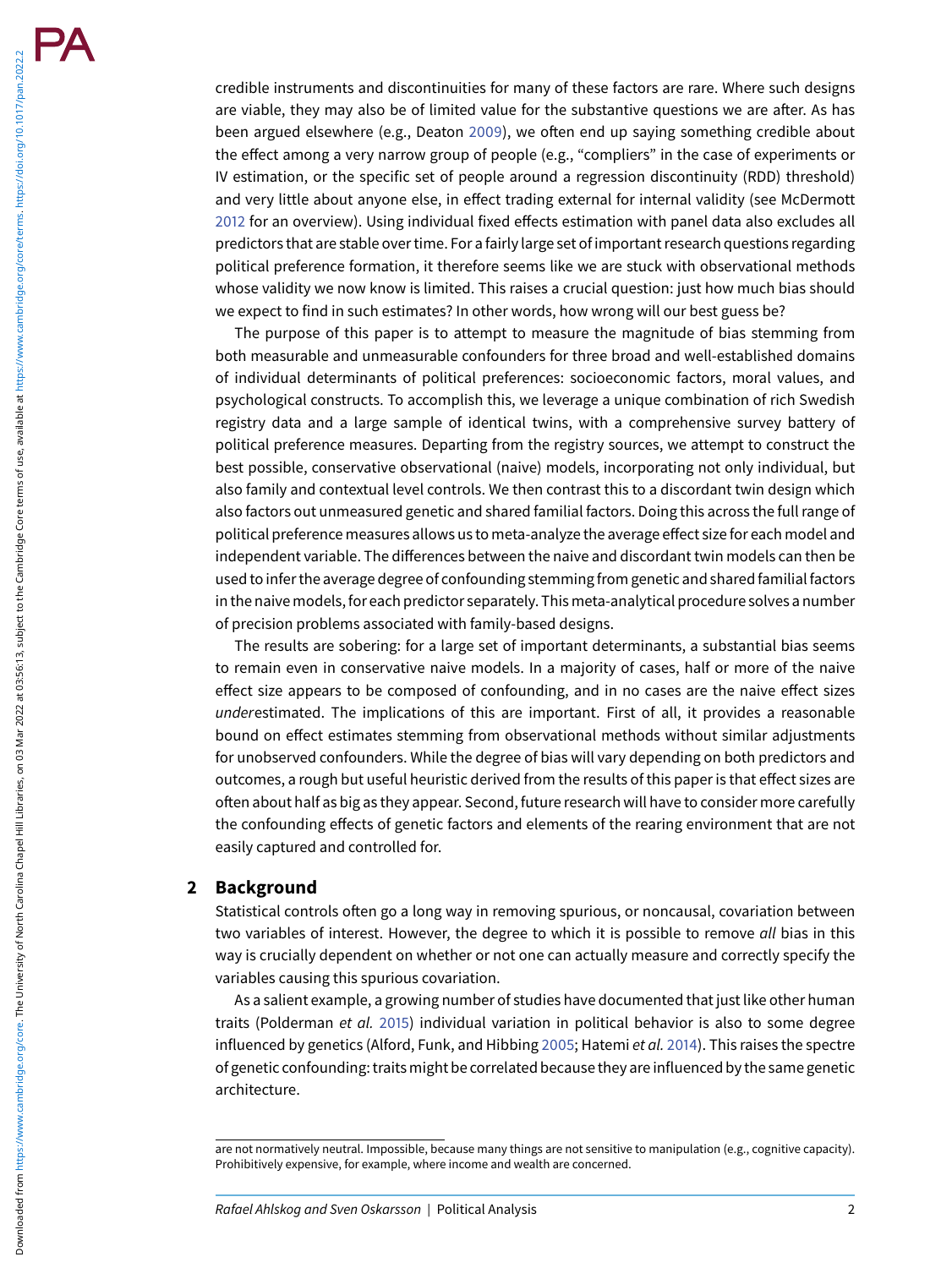Controlling for genetic factors requires genetically informative data. This might mean actual genetic sequencing data. However, modern genomic research tells us that complex social phenotypes are influenced by a very large number—possibly millions—of genetic variants (Chabris et al. [2015\)](#page-11-5), making required sample sizes for analyses controlling for all appropriate genetic variants, if they were known, impossibly large. Moreover, aggregative methods (like adding up all previously identified genetic variants in a so-called polygenic index) have not yet reached a predictive capacity that matches the known magnitude of genetic influences, and will therefore remove only part of the genetic confounding (Young [2019\)](#page-13-0).

Similarly, there might be a number of environmental variables shared in families that are difficult to measure accurately and therefore difficult to control for (parenting style, culture, etc). There is no lack of potential confounders that we can think of, but perhaps we should worry most about the things we cannot think of.

Arguably the most powerful way of controlling for both genetic and other familial factors simultaneously is to use known family relationships to partial out these influences. Specifically, the existence of identical twins gives us access to a type of natural experiment that allows us to completely rule out genetic effects as well as family environment. This is often called the "discordant MZtwin" model (Vitaro, Brendgen, and Arseneault [2009\)](#page-12-10), and boils down to comparing individuals within identical twin pairs—if the twin with, say, higher education also prefers more stringent environmental policies, this association at least cannot be attributed to the confounding effect of genetics or shared family environment. This approach differs from traditional twin methods in behavior genetics (like variance decomposition) in that it does not seek to map the extent of genetic influence, but instead attempts to find causal relationships between environmental variables free from familial confounding.

Our aim is to quantify the degree of bias both captured by, and remaining in, well-specified observational models of political preference formation. To accomplish this, we will contrast meta-analyzed results for naive models using a comprehensive and conservative set of statistical controls to the results from discordant twin models, for a wide range of political preference measures.

We have tried to cover three general and well-established domains of predictors. The first domain is socioeconomic factors—here, the predictors education, income, and wealth are included. The idea that these types of factors are important for political preference formation is arguably as old as political economy itself. The connection between an individuals' level of education and their politics is well established, with results tending to show higher education associated with more liberal or left-leaning preferences (Dunn [2011;](#page-12-11) Weakliem [2002,](#page-12-12) although see Marshall [2016\)](#page-12-13). Similarly, the idea that wealth and income are important determinants of political preferences is central to both the patrimonial voting literature (Lewis-Beck, Nadeau, and Foucault [2013;](#page-12-14) Quinlan and Okolikj [2019;](#page-12-15) Ahlskog and Brännlund [2021\)](#page-11-6) as well as public choice theory more broadly (e.g., Meltzer and Richard [1981\)](#page-12-16).

The second domain is moral and social attitudes. In this domain, we have included social trust, altruism and antisocial attitudes, and utilitarian judgement. Social trust—the tendency to think people in general can be trusted (Van Lange [2015\)](#page-12-17)—has been linked to a variety of political preferences, such as support for right-wing populists (Berning and Ziller [2016;](#page-11-7) Koivula, Saarinen, and Räsänen [2017\)](#page-12-18), attitudes on immigration (e.g., Herreros and Criado [2009\)](#page-12-19) and the size of the welfare state (Bjornskov and Svendsen [2013\)](#page-11-8). Altruism or other-regarding preferences have been proposed to be connected to redistributive politics (Epper, Fehr, and Senn [2020\)](#page-12-20) as well as the general left–right continuum (Zettler and Hilbig [2010\)](#page-13-1). Finally, utilitarian judgement has recently been connected to ideological dimensions such as Right-Wing Authoritarianism and Social Dominance Orientation (Bostyn, Roets, and Van Hiel [2016\)](#page-11-9). Both altruism and utilitarian judgment are also related to the care/harm dimension of Moral Foundations Theory (Graham et al.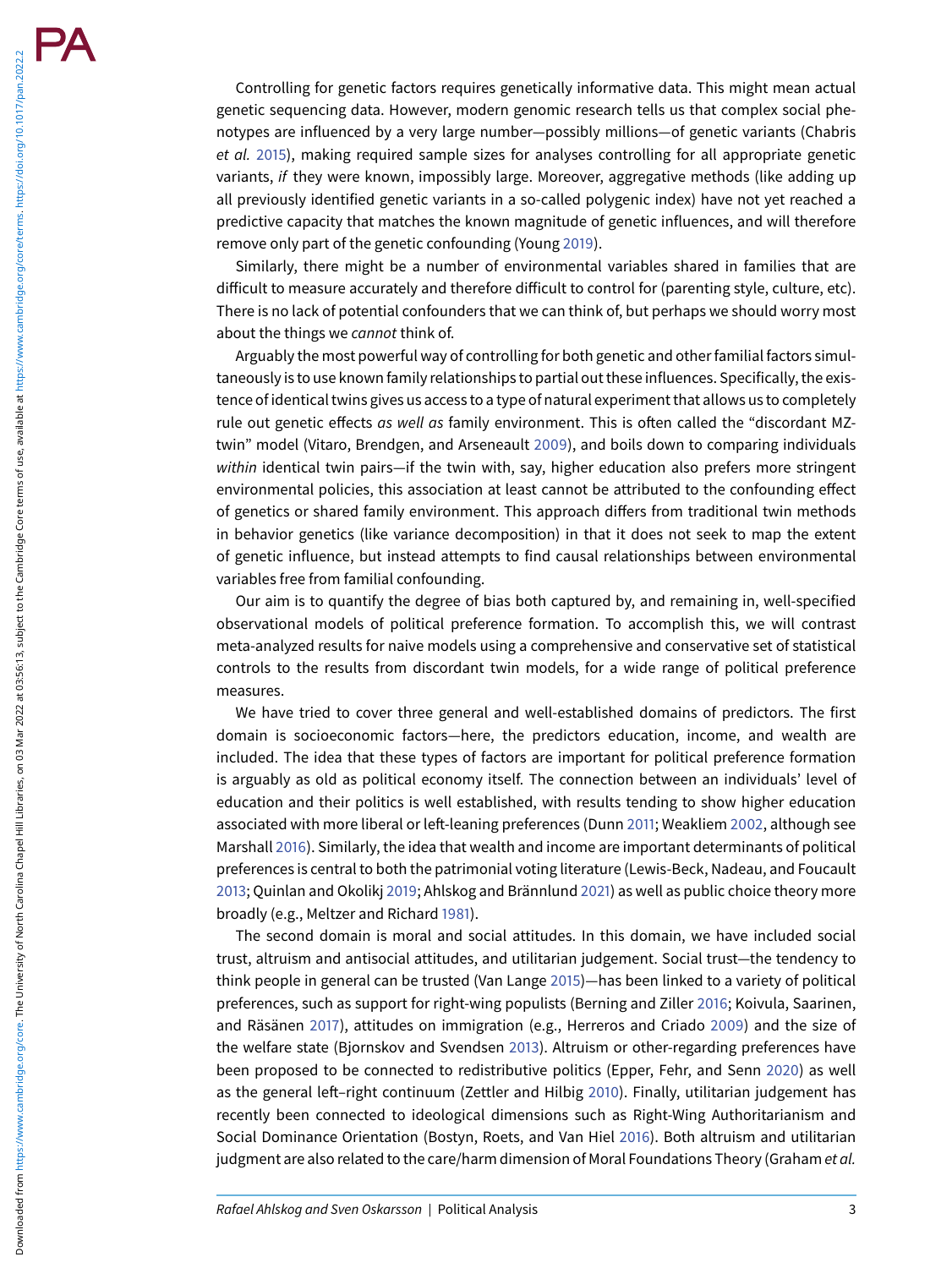[2013\)](#page-12-21), which has been suggested to be more prevalent among individuals with liberal political attitudes (Graham et al. [2011\)](#page-12-22).

The third domain is psychological constructs, and for this domain we have included risk preferences, extraversion, locus of control, and IQ. Risk aversion has been suggested to be a crucial determinant of certain political preferences (Dimick and Stegmueller [2015;](#page-11-10) Cai, Liu, and Wang [2020\)](#page-11-11). Various personality domains have also been proposed to be important. Although it would be preferable to have data for all of the Big Five domains, we can only include extraversion due to data limitations. There is some evidence that extraversion is connected to social conservatism (Carney et al. [2008\)](#page-11-12), although this has been disputed (Gerber et al. [2010\)](#page-12-23). The construct locus of control, a measure on to what extent individuals feel responsible for their own life outcomes, has been shown to vary with political affiliation, with conservatives generally having a stronger internal locus of control (Gootnick [1974;](#page-12-24) Sweetser [2014\)](#page-12-25). Finally, research on the connection between cognitive capacity and political orientation is diverse, with results generally indicating that intelligence predicts more liberal attitudes (Deary, Barry, and Gale [2008;](#page-11-13) Schoon et al. [2010\)](#page-12-26) but also right-wing economic attitudes (Morton, Tyran, and Wengström [2011\)](#page-12-27).

#### **3 Data**

The main data come from a large sample of identical twins in the Swedish Twin Registry (STR). The STR is a near-complete nation-wide register of twins established in the 1950s, now containing more than 200,000 individuals (Zagai et al. [2019\)](#page-13-2). Apart from being possible to connect to other public registers, the STR also frequently conducts their own surveys, making it not only the largest, but also one of the richest twin data sources available.

Political preference measures are taken from the SALTY survey from the STR. The SALTY survey was conducted in 2009–2010 in a total sample of 11,482 individuals born between 1943 and 1958, and contains measures of, among other things, psychological constructs, economic behavior, moral and political attitudes, and behavior and health measures. Importantly for our purposes, the survey contains a comprehensive battery of 34 political preference measures. We use these 34 items as our outcome space. The items present specific policy proposals spanning issue dimensions from economic and social policy (e.g., Taxes should be cut or Decrease income inequality in society) to environmental and foreign policy (e.g., Ban private cars in the inner cities or Sweden should leave the EU), and ask the respondent to indicate to what degree they agree with these proposals on a 1–5 scale. The choice of policy preferences used in the survey overlaps with previous waves of the Swedish Election Study (Holmberg and Oscarsson [2017\)](#page-12-28), which in turn partially overlaps with election studies in several other countries. A full list of the items can be found in Supplementary Appendix A.

Data for the predictors outlined in the background section are gathered from a number of register and survey sources. Precise definitions and sources can also be found in Supplementary Appendix A.

#### 3.1 Additional Datasets

The external validity of the main results is limited by three factors. First, the twin population might differ from the nontwin population simply by virtue of being twins. Second, the subsample of the STR used in this study consists of individuals who have agreed to participate in genotyping (Magnusson et al. [2013\)](#page-12-29), which may signal civic-mindedness that makes them different from the rest of the population. Third, Swedes might differ from other nationals.

To check the external validity of the empty versus naive model changes, data from election surveys in Sweden, Denmark, Norway, and the UK will be leveraged. These contain attitude data that can be matched to some of the outcomes used in the main data, as well as variables for a few predictors and controls. Details on these models can be found in Supplementary Appendix C.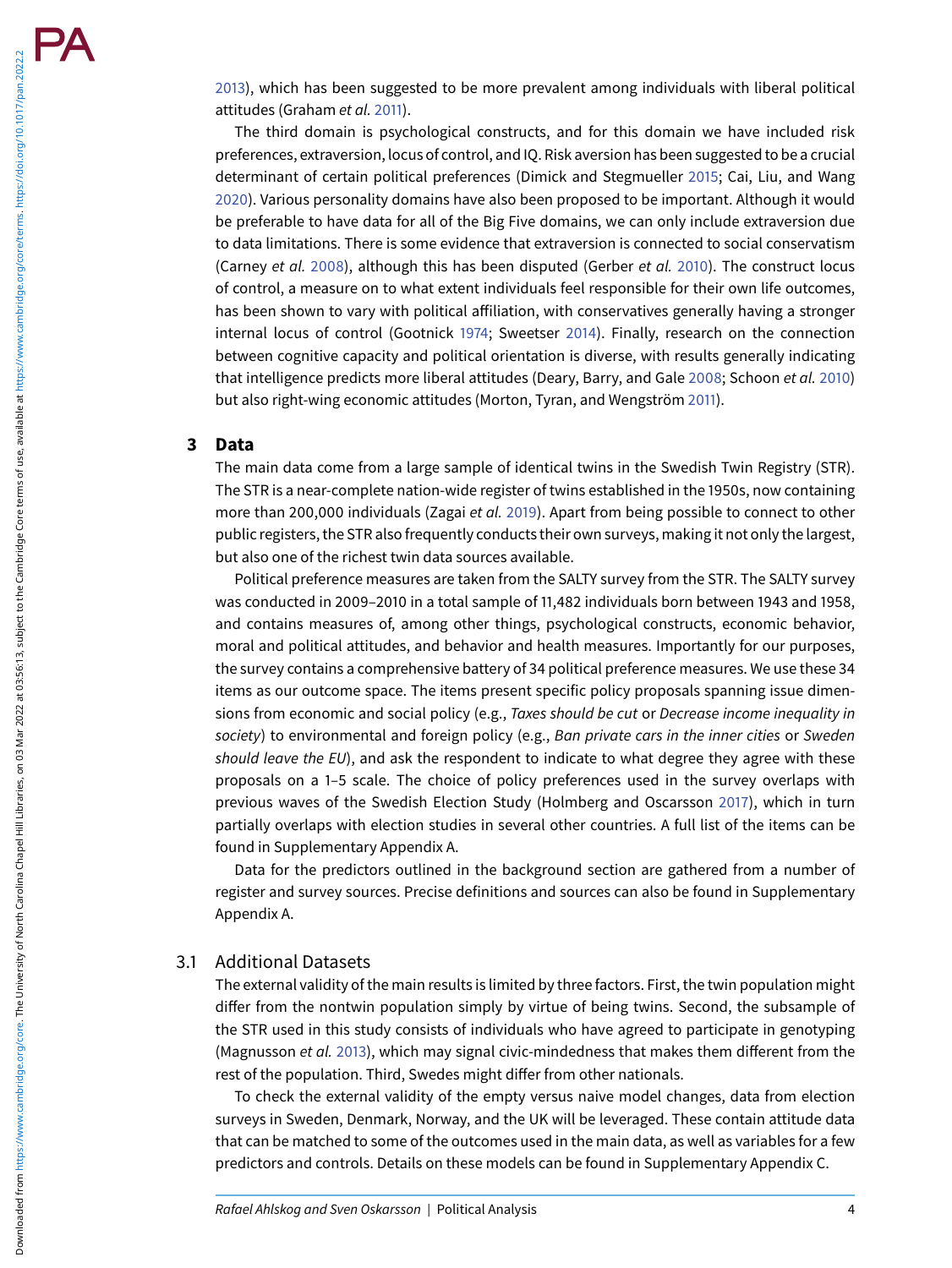#### **4 Method**

The method employed follows three steps for each predictor separately. First, three regression models (empty, naive, and within, as outlined below) are runfor each political preference outcome in the sample of complete twin pairs. Second, a meta-analytical average for all outcomes, per model, is calculated. Third, this average effect size is compared across models to see how it changes with specification[.2](#page-4-0)

This procedure is intended to solve two fundamental problems. The first problem is the one broadly outlined above: it allows us to infer how much confounding each specification successfully captures. The second problem that it solves is that statistical precision is often severely reduced when moving from between- to within-pair estimates, for two reasons. First, since there are half as many pairs as there are individuals, adding pair fixed effects decreases the degrees of freedom by  $n/2$ . Other things being equal, the standard errors should then be inflated by almost the square root of 2, that is, roughly 1.4. Second, since we are removing all factors shared by the twins, withinpair differences are going to be much smaller than the differences between any two randomly selected individuals in the population. This results in less variation in the exposure of interest and therefore less precision (Vitaro et al. [2009\)](#page-12-10). As a consequence, a change in the effect size when going from a naive to a within-pair model is more likely to come about by pure chance than when simply comparing two different naive specifications.

The precision problem is at least partially solved by the aggregation of many outcomes: while we should expect standard errors to be higher in the discordant models, the coefficients should not change in any systematic direction if the naive effect sizes are unbiased. Systematic changes in the *average* effect size across the different preference items is therefore a consequence of model choice (and, we argue, a reduction in bias) rather than variance artefacts.

# 4.1 Models

4.1.1 Empty. Three models of increasing robustness will be tested in two stages of comparisons. The first (the "empty," e) model will be used as a reference point and controls only for sex, age fixed effects, and their interaction:

$$
y_{ij}^{e} = a + b_{j}^{e} x_{ki} + b_{2} \text{sex}_{i} + \sum_{a=1}^{\infty} \left( c_{a} a_{j} e_{ia} + d_{a} \text{sex}_{i} \times a_{j} e_{ia} \right) + e_{i}, \tag{1}
$$

where  $i$  denotes an individual twin and  $j$  denotes the outcome.

4.1.2 Naive. The second model (the "naive" model,  $n$ ), and hence the first model comparison, adds a comprehensive set of controls available in the register data. The ambition is to produce as robust a model as possible with conventional statistical controls. The controls include possible contextual (municipal fixed effects), familial (parental birth years, income, and education) and individual (occupational codes, income, and education) confounders. In total, this should produce a model that is fairly conservative:

$$
y_{ij}^n = a + b_j^n x_{ki} + b_2 \text{sex}_i + \sum_{a=1}^n \left( c_a \text{age}_{ia} + d_a \text{sex}_i \times \text{age}_{ia} \right) + \mathbf{b} \chi_{\mathbf{i}} + \mathbf{e}_i,
$$
 (2)

where *χ***i**is the vector of naive controls. Complete definitions of all naive controls can be found in Supplementary Appendix A[.3](#page-4-1)

<span id="page-4-0"></span><sup>2</sup> The code for reproducing our results, as well as intermediate level data, are available from this article's Dataverse at https://doi.org/10.7910/DVN/MGEN32.

<span id="page-4-1"></span><sup>3</sup> Models without education and income as individual controls are also reported in Supplementary Appendix B.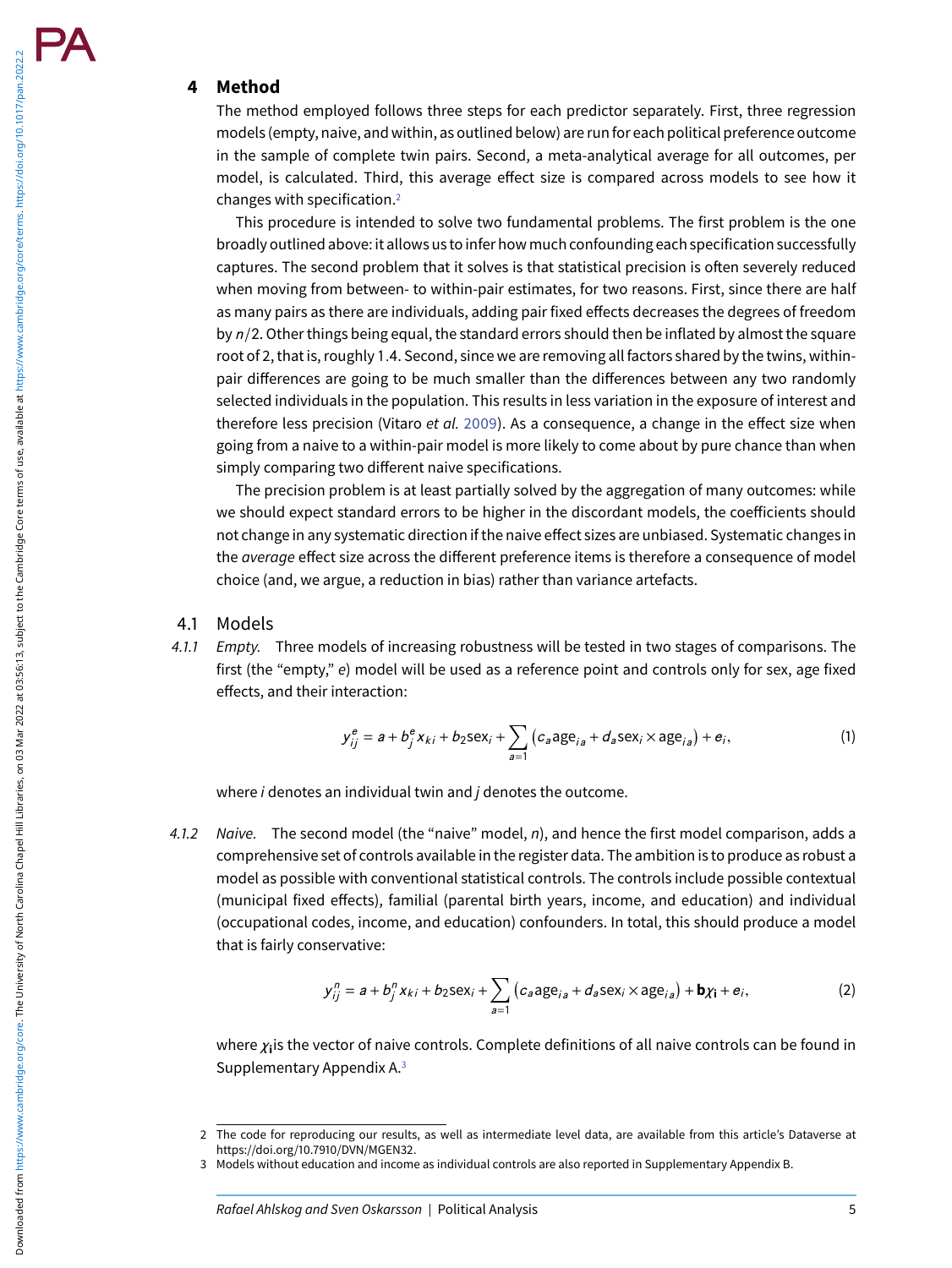4.1.3 Within. Finally, the third model (the "within" model, w) adds twin-pair fixed effects, producing a discordant twin design.<sup>4</sup> This controls for all unobserved variables shared within an identical twin pair, that is, genetic factors, ubpringing and home environment, as well as possible neighborhood and network effects:

$$
y_{ij}^{\mathbf{w}} = a + b_j^{\mathbf{w}} x_{ki} + b_2 \text{sex}_i + \sum_{a=1}^{\infty} \left( c_a \text{age}_{ia} + d_a \text{sex}_i \times \text{age}_{ia} \right) + \mathbf{b} \chi_{\mathbf{i}} + \sum_{p=1}^{\infty} \phi_p P_{ip} + e_i,
$$
 (3)

where  $\sum \phi_p P_{ip}$  are the twin-pair fixed effects for twin pair p. Note that when adding these pair fixed effects, the age and sex variables as well as many of the controls will automatically be dropped since they are shared within pairs.

#### 4.2 Changes Between Models

In all models, standardized regression coefficients are used to facilitate aggregation and comparison. Furthermore, to be able to calculate meaningful averages of coefficients across the full range of outcomes, all outcomes *yj* are transformed to correspond to positive coefficients in the baseline model (i.e., empty when comparing empty vs. naive, and naive when comparing naive vs. within), such that

$$
y_j^{e*} = |y_j^e|,
$$
  
\n
$$
y_j^{n*} = 6 - y_j \text{ if } b_j^e < 0
$$
\n(4)

<span id="page-5-2"></span>is used when introducing the naive controls, and

<span id="page-5-3"></span>
$$
y_j^{n*} = |y_j^n|,
$$
  
\n
$$
y_j^{w*} = 6 - y_j \text{ if } b_j^n < 0
$$
\n(5)

is used when moving from the naive to the within model. $5$  To see why this transformation is necessary, consider its absence—the average effect size would reflect both negative and positive effects and thus go toward zero, and the average effect size would be the result of the arbitrary coding of the items. Norming the sign by the previous model makes sure that changes to the average when new controls are introduced have an interpretation. Since there are two model comparisons (naive following empty, and within following naive), the naive model will also exist in two versions: one normed with Equation [\(4\)](#page-5-2) to compare with the empty model (and hence with coefficients on both sides of the null), and one renormed with Equation [\(5\)](#page-5-3) used as the departure point for the within model (and hence with non-negative coefficients).

When moving from the naive model to the discordant twin model, we should expect the precision in the estimates to decrease more than when moving from the empty to the naive model. This, as elaborated above, follows from the introduction of twin-pair fixed effects and implies that point estimates for any given preference measure can change substantially due to random chance. In expectation, however, the change between models is zero under the null hypothesis that the naive model captures all confounding. Leveraging the fact that there are 34 different outcomes in the same sample therefore allows us to make inferences about the average degree of confounding remaining: systematic differences between the naive and within models should not arise as a consequence of statistical imprecision.

<span id="page-5-1"></span><span id="page-5-0"></span><sup>4</sup> This is implemented in Stata using the reghdfe command and absorbing twin-pair identifiers.

<sup>5</sup> The correct mirror transformation is max(*y* )+ min(*y* )− *yj* , which reduces to 6− *yj* since all outcomes range from 1 to 5.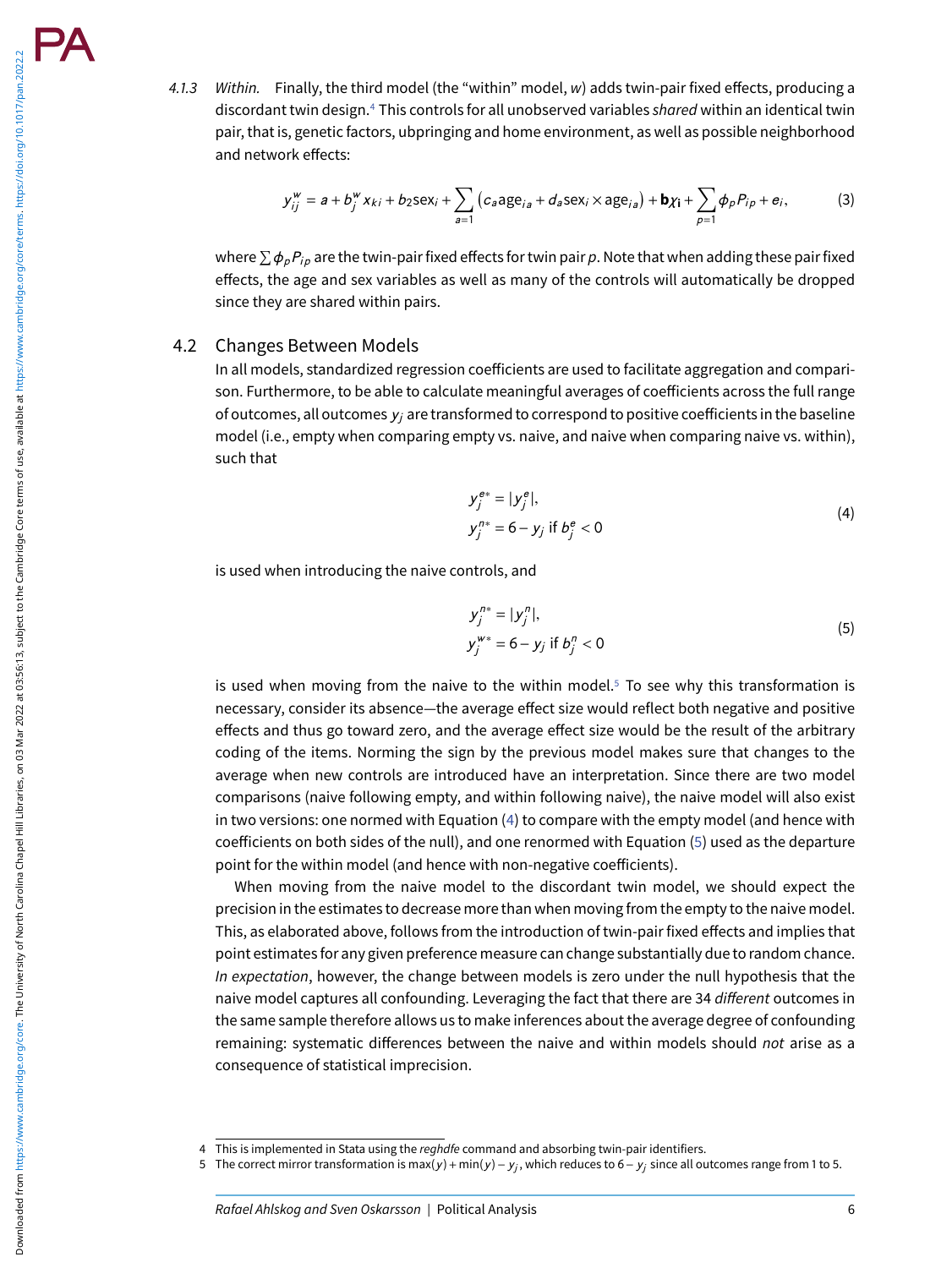The first step in assessing how the effects change as a consequence of model choice is to calculate the overall average effect size B for all outcomes, for each specification and predictor:

$$
B_v^m = \frac{1}{k} \sum_{j=1}^k b_{vj}^{m*}.
$$
 (6)

Here,  $k$  is the number of dependent variables (i.e., 34 for the main models),  $m$  is the model (out of  $e, n$ , or  $w$ ) and  $v$  is the predictor.

To know whether changes between models are meaningful, we also need standard errors for this mean. Since political preferences tend to vary along given dimensions (such as left–right) is also necessary to account for the correlation structure of the outcome space. Unless completely independent, the effective number of outcomes is lower than 34. The standard error for  $B$ , when adjusted for the correlation matrix of the outcome space, is therefore the meta-analytical standard error for overlapping samples (Borenstein et al. [2009,](#page-11-14) Ch. 24):

$$
SE_{B_v^m} = \sqrt{V\left(\frac{1}{k}\sum_{j=1}^k b_{vj}^{m*}\right)} = \left(\frac{1}{k}\right)\sqrt{\left(\sum_{j=1}^k V_{b_{vj}^{m*}} + \sum_{j\neq l}^k (r_{jl}\sqrt{V_{b_{vj}^{m*}}\sqrt{V_{b_{vi}^{m*}}}})\right)},
$$
(7)

where  $r_{ii}$  is the pairwise correlation between preference measures *j* and *l*.<sup>[6](#page-6-0)</sup> To see how this correction affects the standard error, we can consider how it changes as the correlations between the preferencemeasures change. In the special case where the outcomes are completely uncorrelated, such that  $r_{j,l} = 0 \forall j,l$ , the formula collapses to  $\frac{1}{k} \sqrt{\sum_{j=1}^{k} V_{b_{vj}^{m*}}}$  and is decreasing in the number of outcomes: each preference measure adds independent information. As the correlation between outcomes increases, the standard error also increases by the correspondingfraction of the product of the individual item standard errors, and approaches, in the case where  $r_{i,j} = 1 \forall j, l$  the simple average of all included standard errors, such that any additional outcome provides no additional information.

#### **5 Results**

The first set of results, shown in Figures [1](#page-7-0) and [2,](#page-7-1) includes all 34 political preference outcomes.<sup>7</sup> The lightest bars represent the meta-analyzed empty models, that is, the average standardized coefficients across all 34 outcomes, with only sex, age, and their interaction as controls.<sup>8</sup> The largest average coefficient is evident for education years at 11.9% of a standard deviation, trailing all the way down to 3.4% for utilitarian judgment.

We can also see changes to the average effect sizes when moving from the empty to the naive models. It is evident that the extensive controls introduced in the naive models in many cases draw the average effect size substantially toward the null. For example, the naive effect estimate for education years is roughly 67% of the empty effect estimate, for IQ roughly 65% and for work income roughly 47%. In most cases, the reduction in the effect estimate is also itself significant, the exceptions being altruism, antisocial attitudes, and utilitarian judgment, where the average empty estimates were close to zero to begin with.

<span id="page-6-0"></span><sup>6</sup> A minor detail is that this formula is for completely overlapping samples. While the samples for the different preference outcomes are going to vary slightly due to nonresponse on certain preference issues, this nonoverlap is negligible and will lead to the estimated standard errors being marginally too conservative.

<span id="page-6-1"></span><sup>7</sup> An alternative way of viewing specific political preferences is to see them as instantiations of latent ideological constructs. In Supplementary Appendix B, we also present detailed results using indices derived from the first five principal components of the outcome space. The results with these reduced attitude dimensions are qualitatively identical to those presented here.

<span id="page-6-2"></span><sup>8</sup> Tables with all details can be found in Supplementary Appendix B, and histograms of the complete effect size distributions for all models and predictors are found in Supplementary Appendix D.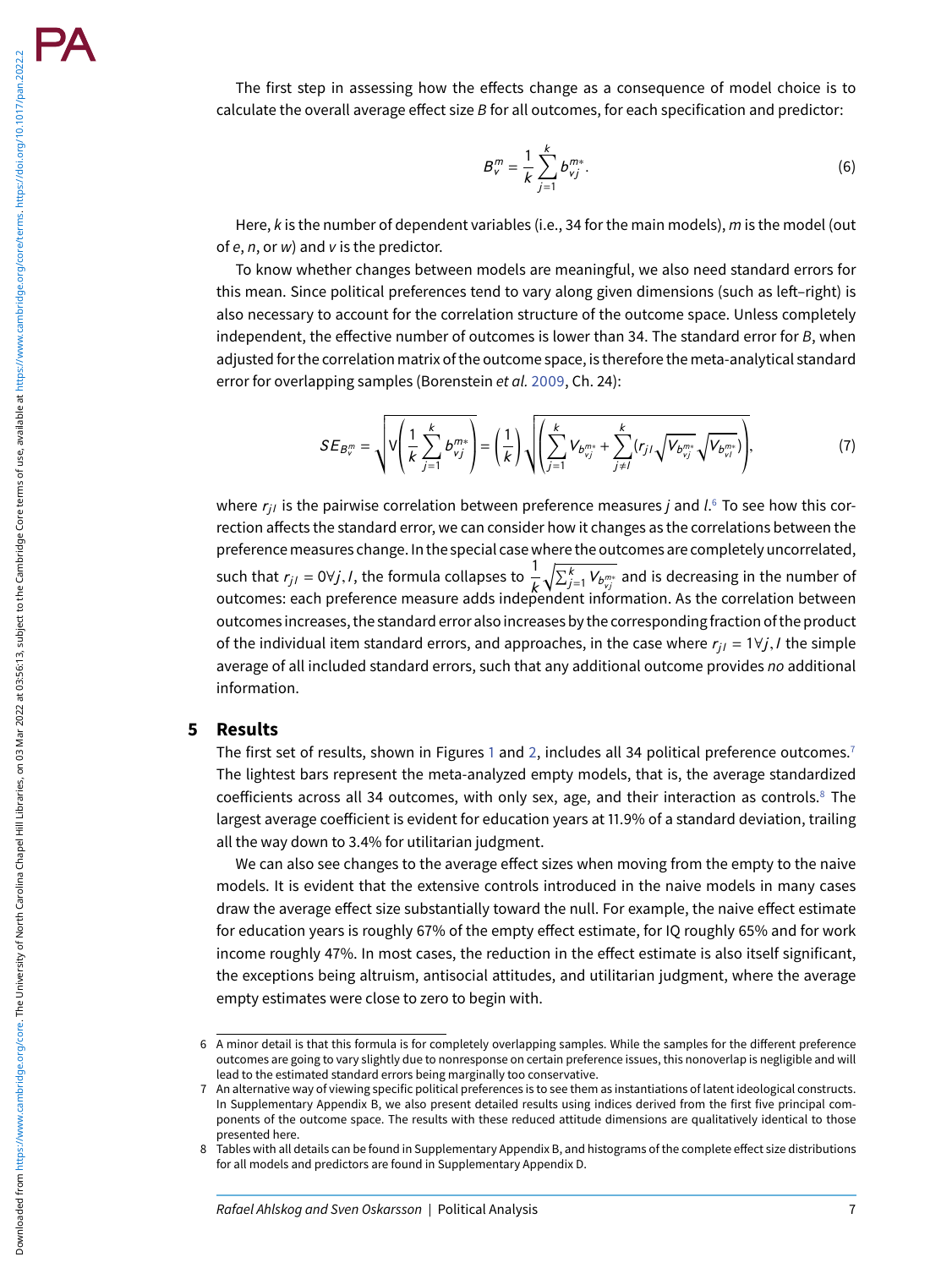<span id="page-7-0"></span>

<span id="page-7-1"></span>**Figure 1.** Main results, all outcomes, empty versus naive. Average beta coefficients across all outcomes, per model and predictor. 90% confidence intervals shown.



**Figure 2.** Main results, all outcomes, naive versus within. Average beta coefficients across all outcomes, per model and predictor. 90% confidence intervals shown.

Furthermore, we can see what happens when we move from the naive models to the within models in Figure [2.](#page-7-1) Comparing the renormed naive to the within models, substantial chunks of the effect sizes are again removed. For example, for education years only 33% of the naive effect size remains, for work income 36% and for trust roughly 25%. For these, as well as college education and risk preferences, the majority of the naive effect size appears to be attributable to unmeasured confounding shared within twin pairs, whereas for net wealth and extraversion it is roughly half. This reduction is itself significant for education years, college, gross and net wealth, work income, trust, and risk preferences. In other cases, most notably utilitarian judgment, the within models are not at all or only slightly closer to zero than the naive models indicating that unmeasured familial confounding is not biasing these results appreciably.

Not all political preferences are theoretically plausibly connected to each predictor, however. Including all political preference outcomes is therefore going to push estimates for all models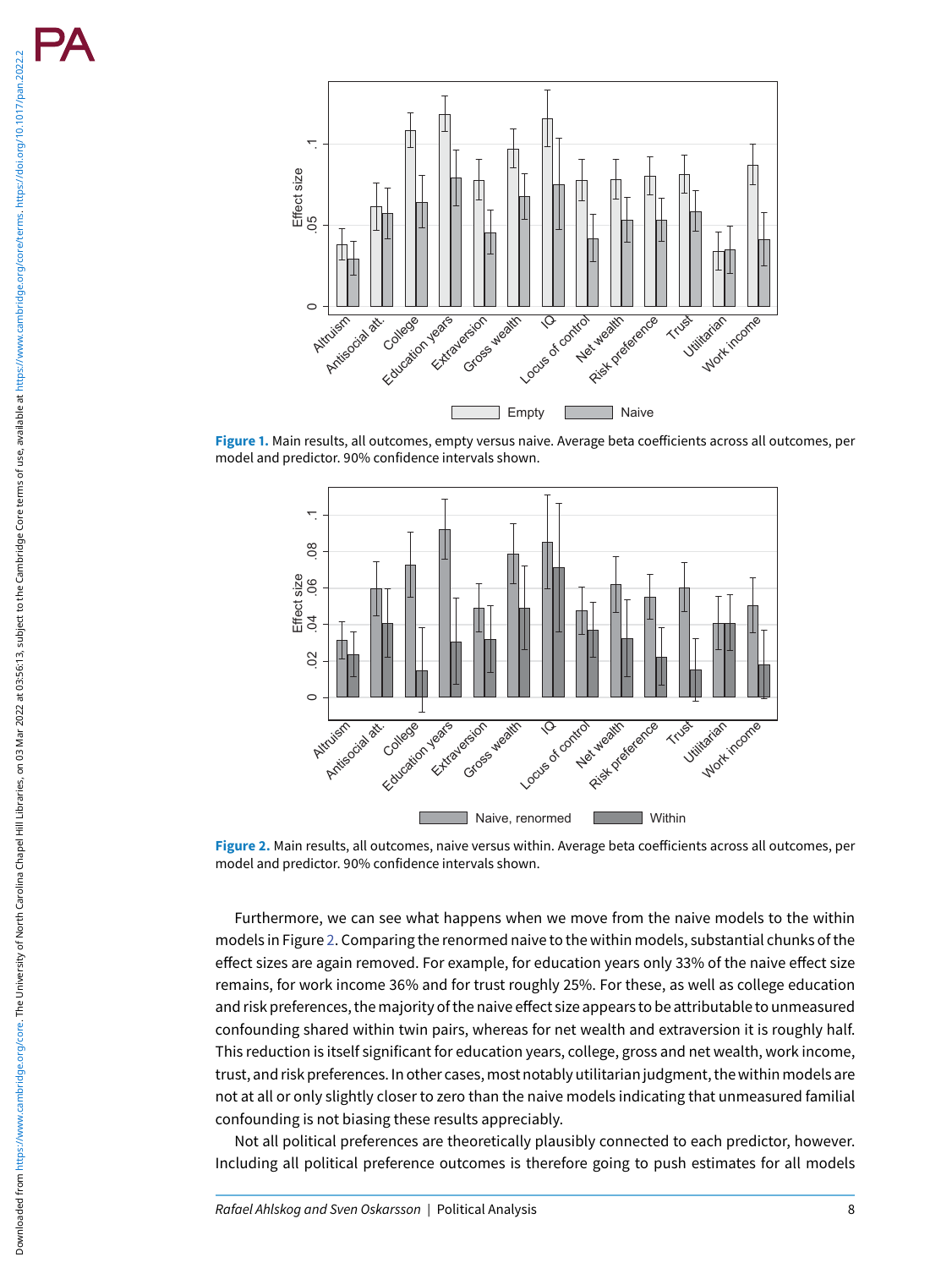Downloaded from https://www.cambridge.org/core. The University of North Carolina Charabel Hill Libraries, on 03 Mar 2022 at 03:56:13, subject to the Cambridge Core terms of use, available at https://www.cambridge.org/core/ Downloaded from https://www.cambridge.org/core. The University of North Carolina Chapel Hill Libraries, on 03 Mar 2022 at 03:56:13 , subject to the Cambridge Core terms of use, available at https://www.cambridge.org/core/t

<span id="page-8-0"></span>

**Figure 3.** Winner's curse: naive significance selection. Average beta coefficients for outcomes with *p* < 0.05 in naive model, per model and predictor. 90% confidence intervals shown. Only predictors with at least five included outcomes shown (number of included outcomes in parentheses).

toward zero. For this reason, it is also interesting to restrict the analysis to some set of key outcomes per predictor. Barring a carefully constructed set of hypotheses, this can be done in an atheoretical fashion in two different ways. First of all, we report results restricted to the outcomes that were initially statistically significant ( $p < 0.05$ ) in the naive models. Selecting on significance is known to produce a phenomenon known as the "winner's curse"—meaning that the expected effect size is inflated. Apart from testing a more "lenient" set of outcomes, this procedure therefore also partially mimics the effects of publication bias (Young, Ioannidis, and Al-Ubaydli [2008\)](#page-13-3).

In Figure [3,](#page-8-0) the Winner's curse results selected on naive significance are presented (restricted to predictors with at least five outcomes passing the threshold). As expected, there is a general inflation in effect sizes (the extent to which this is due to the Winner's curse versus a better selection of outcomes is not possible to evaluate with the current methodology). However, there is still a substantial reduction in the average effect sizes for all predictors when moving to within-pair variation. For example, whereas previously the within pair effect of IQ was 84% of the naive effect and the reduction not significant, it is now 52% and significant. The reductions are also significant for all shown predictors except locus of control and antisocial attitudes.

Another way of atheoretically picking the "right" outcomes to include for each predictor is to look at the naive effect size instead of statistical significance. We have set the (somewhat arbitrary) threshold of having a standardized coefficient of at least *β* > 0.1. This filters on substantive rather than statistical significance and is going to lead to higher average effect sizes in both models for purely mechanical reasons, in a fashion similar to the Winner's curse.

Figure [4](#page-9-0) presents the results selected on naive effect sizes (again restricted to predictors with at least five outcomes passing the threshold). The picture is consistent with the previous results reductions when moving to within-pair variation are substantial (the remaining effect is generally in the range of 40–60%) and are significant for the shown predictors except antisocial attitudes and IQ.

# 5.1 Robustness

To evaluate the external validity of the results, we have matched political preference items from Swedish, Danish, Norwegian, and British election surveys to the corresponding items in SALTY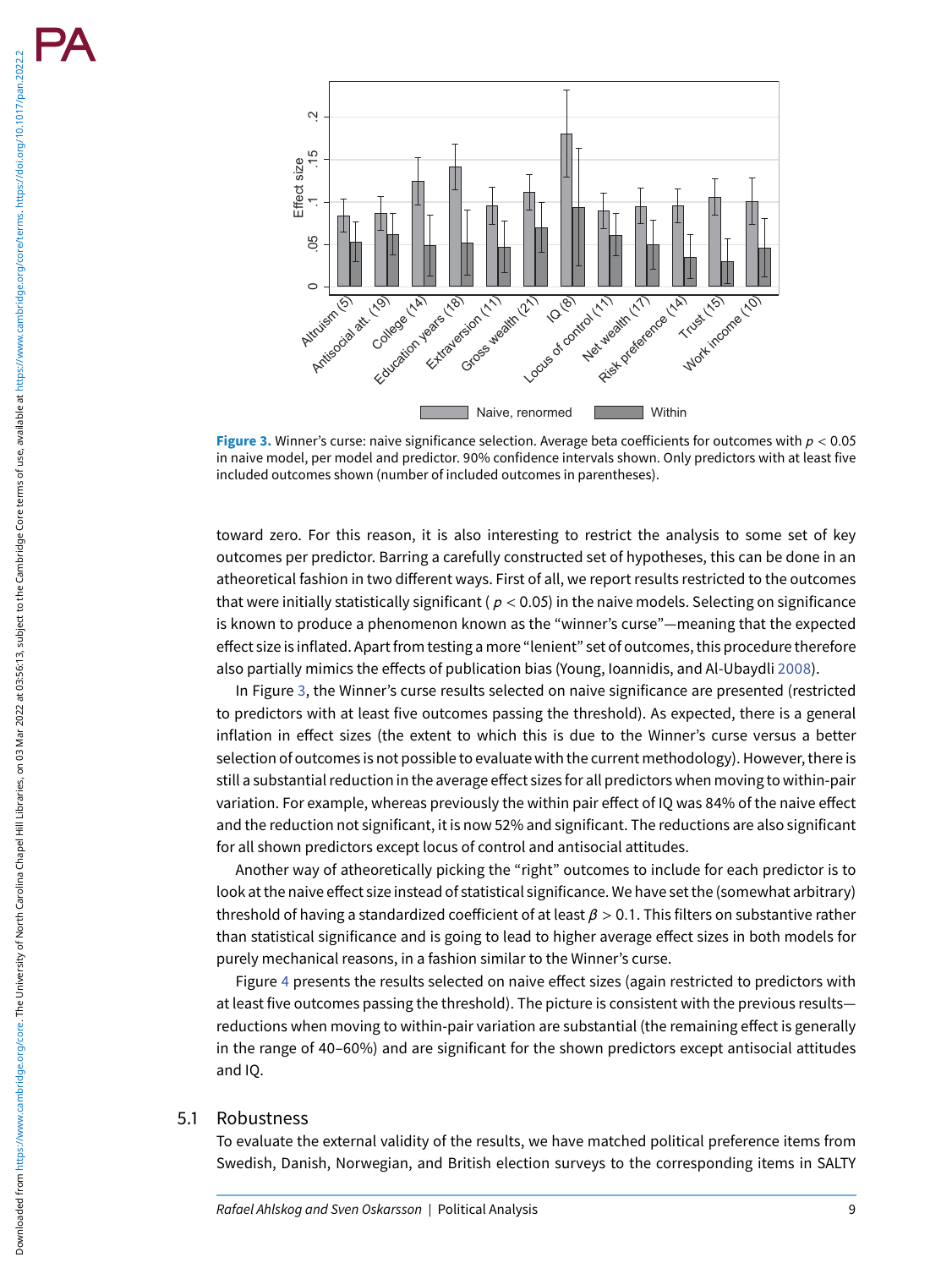Downloaded from https://www.cambridge.org/core. The University of North Carolina Charabel Hill Libraries, on 03 Mar 2022 at 03:56:13, subject to the Cambridge Core terms of use, available at https://www.cambridge.org/core/ Downloaded from https://www.cambridge.org/core. The University of North Carolina chapel Hill Libraries, on 03 Mar 2022 at 03:56:13 , subject to the Cambridge Core terms of use, available at https://www.cambridge.org/core/t

<span id="page-9-0"></span>

**Figure 4.** Naive effect size selection. Average beta coefficients for outcomes with *β* > 0.1 in naive model, per model and predictor. 90% confidence intervals shown. Only predictors with at least five included outcomes shown (number of included outcomes in parentheses).

and run empty and naive models for a small subset of predictors. These results can be found in Supplementary Appendix C. Both average effect sizes and reductions in effect sizes between models are comparable when using data from the Swedish election study. This indicates that the overall results are not driven by the particular characteristics of the twin sample. Furthermore, effect size reductions are roughly comparable when using data from other Nordic countries. The least consistent results are obtained for college and income in the British sample, where the included controls make sizable dents in the effect sizes in the STR data, but almost none in the British data. This could stem from differences in data quality, but could also be taken to imply that the remaining familial bias is even larger in the British data. It is also possible that it reflects other institutional differences between the UK and the other included countries. In almost all cases, the matched within-pair models in the STR data further cuts the effect sizes dramatically, which indicates that the overall pattern of results should be externally valid.

Furthermore, to check the robustness of the results to violations of the independence assumption, we tested a set of contact rate interaction models. These are outlined in detail in Supplementary Appendix B. In summary, effect size reductions may be slightly inflated, but not significantly so for any predictor except IQ.

#### **6 Discussion**

The feasibility of observational methods for capturing causal effects on political preferences depends on to what extent they are able to remove confounding variation. In this study, we have shown that for a fairly large set of predictors, even conservative observational models will often still sufferfrom substantial bias. This bias can befound across predictors in all of the three domains we were able to investigate, but was particularly pronounced in the domain most often assumed to be crucial for political preference formation—socioeconomic factors like education, income, and wealth.

Using discordant twin analyses to estimate the remaining level of confounding is not without problems. This study was partly designed to overcome one of the main issues—decreased precision—but others can be addressed. In particular, there is always a risk that some remaining factor in the unique environment confounds the relationship. We have gone to great lengths to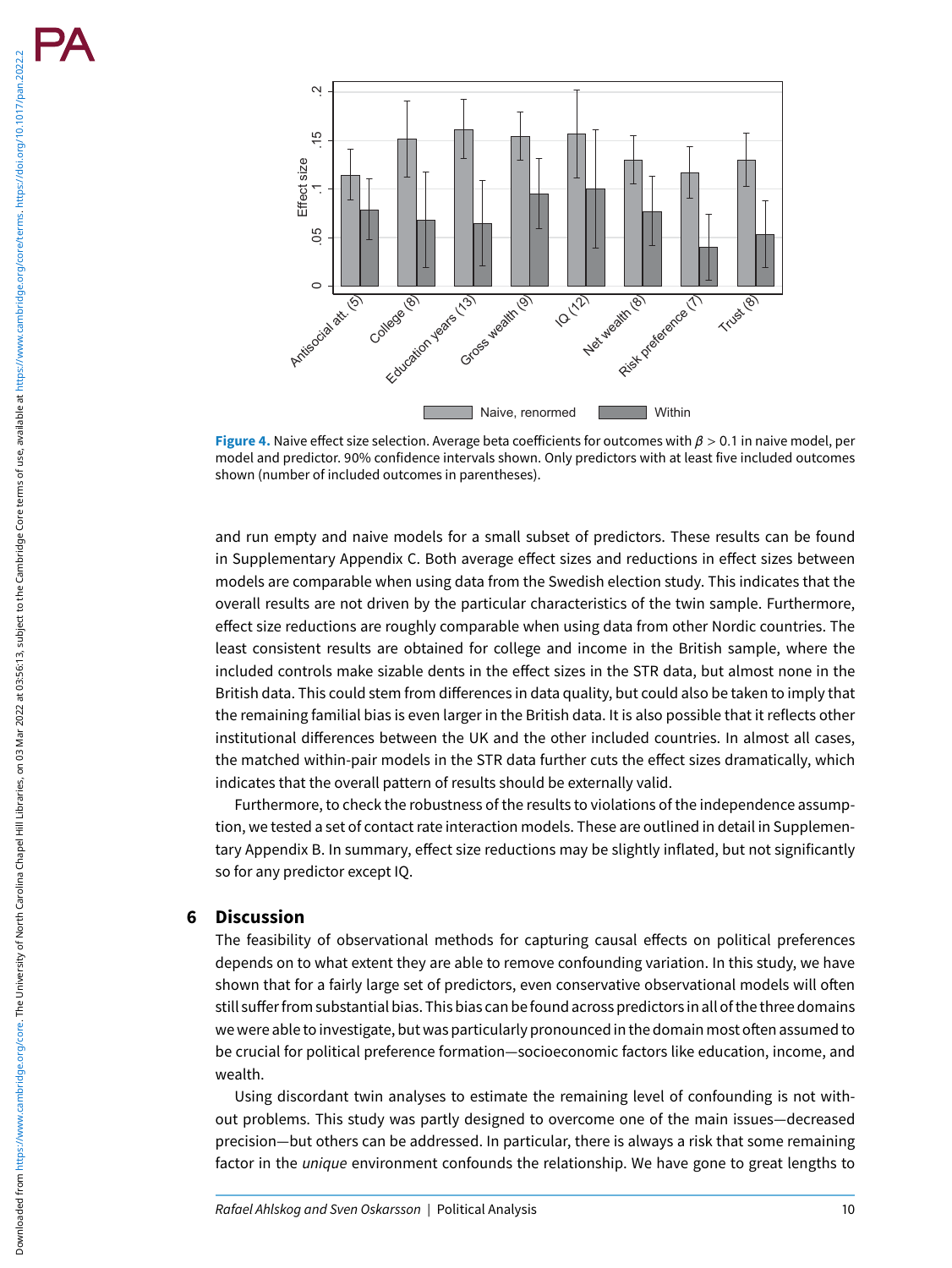Downloaded from https://www.cambridge.org/core. The University of North Carolina Charabel Hill Libraries, on 03 Mar 2022 at 03:56:13, subject to the Cambridge Core terms of use, available at https://www.cambridge.org/core/ Downloaded from https://www.cambridge.org/core. The University of North Carolina chapel Hill Libraries, on 03 Mar 2022 at 03:56:13 , subject to the Cambridge Core terms of use, available at https://www.cambridge.org/core/t

include as powerful statistical controls as possible, but this risk can never be fully ameliorated. However—unique environmental confounders will be missing for both naive and within-pair models, and will therefore not detract from the main takehome message: observational models with a seemingly robust and conservative set of controls are likely substantially biased by familial factors that are difficult to capture.

Another issue that could be important in the present case is random measurement error in the predictor. This becomes important since the attenuating effect of measurement error is potentially magnified when adding twin-pair fixed effects, at least in bivariate models (Griliches [1979\)](#page-12-30).<sup>[9](#page-10-0)</sup> In some of the more important cases, this would be less of an issue since data often come from registers with high reliability (e.g., education, wealth and income etc.), but for some of the psychological constructs it might cause an artifically large "bias reduction" that is actually attributable to magnified attenuation bias. This problem does not apply to problems with systematic measurement error—while a problem in its own right, it will attenuate estimates from all models equally. Unfortunately, without a good idea of the degree of measurement error (i.e., test– retest reliability ratios) for the specific items used to operationalize the predictors in this study, the possible magnitude of this problem is difficult to assess, and such an assessment would only be valid for bivariate comparisons.

Finally, an issue with discordant twin designs that has been discussed in the econometric literature (dating back to Griliches [\(1979\)](#page-12-30)) is that while twin-fixed effects does filter out much of the endogenous variation, it also filters out exogenous variation. If the proportion between the two is unaltered, we would be in no better situation than without the discordant design altogether (see e.g., Bound and Solon [\(1999\)](#page-11-15) for a more thorough discussion). However, departing from the plausible assumption that the net effect of unobserved confounders is to inflate, rather than suppress, effect estimates, our within-pair models are still going to provide an upper bound. As such, we would not be finding bias reductions that are artifically large, but too small. This assumption can be bolstered by the fact that the net effect of the *observable* confounders (comparing empty to naive models in Figure [1\)](#page-7-0) is inflationary.

Taking our aggregate effect size reductions at face value, a reasonable heuristic appears to be that we should expect roughly half of the effect size from naive observational methods to be composed of confounding. This result is largely in line with what tends to show up in discordant twin designs with other political outcomes. In Weinschenk and Dawes [\(2019\)](#page-13-4), the estimated effect of education on political knowledge is reduced by about 72% when going from a naive to a discordant twin model. Similarly, in a recent paper on the relationship between political attitudes and participation by Weinschenk et al. [\(2021\)](#page-13-5), the effect size decreased by 60%, 38% and 35% in Germany, the United States, and Sweden, respectively (in Denmark it was found to disappear completely). Looking at education and political participation, Dinesen et al. [\(2016\)](#page-11-16) found that the effect decreased by 53% in the United states, and disappeared completely in Denmark and Sweden. Thus, it appears likely that our proposed general rule of thumb would also apply to outcomes other than political preferences, like political participation, civicness, knowledge and similar types of behaviors.

The pattern of results shown in this paper should be a strong reminder that observational estimates are likely to be substantially biased—even when a conservative set of controls are utilized. In short, causal conclusions in these situations are rarely warranted. This should not discourage researchersfrom the well-established approach of using themultiple regression toolkit on observational data—on the contrary, as we point out in the introduction, it is in many cases

<span id="page-10-0"></span><sup>9</sup> In bivariate models with twin-pair fixed effects, the attenuation becomes a simple factor of the within pair correlation *ρ* in the predictor:  $\beta = \frac{\hat{\beta}}{1 - \hat{\beta}}$ *− P* and *re* is the ratio of measurement error. In this case, attenuation bias is the same or and *r*<sub>e</sub>/(1−*ρ*) larger in the within-pair models, but in models with multiple independent variables, the change could go in either direction.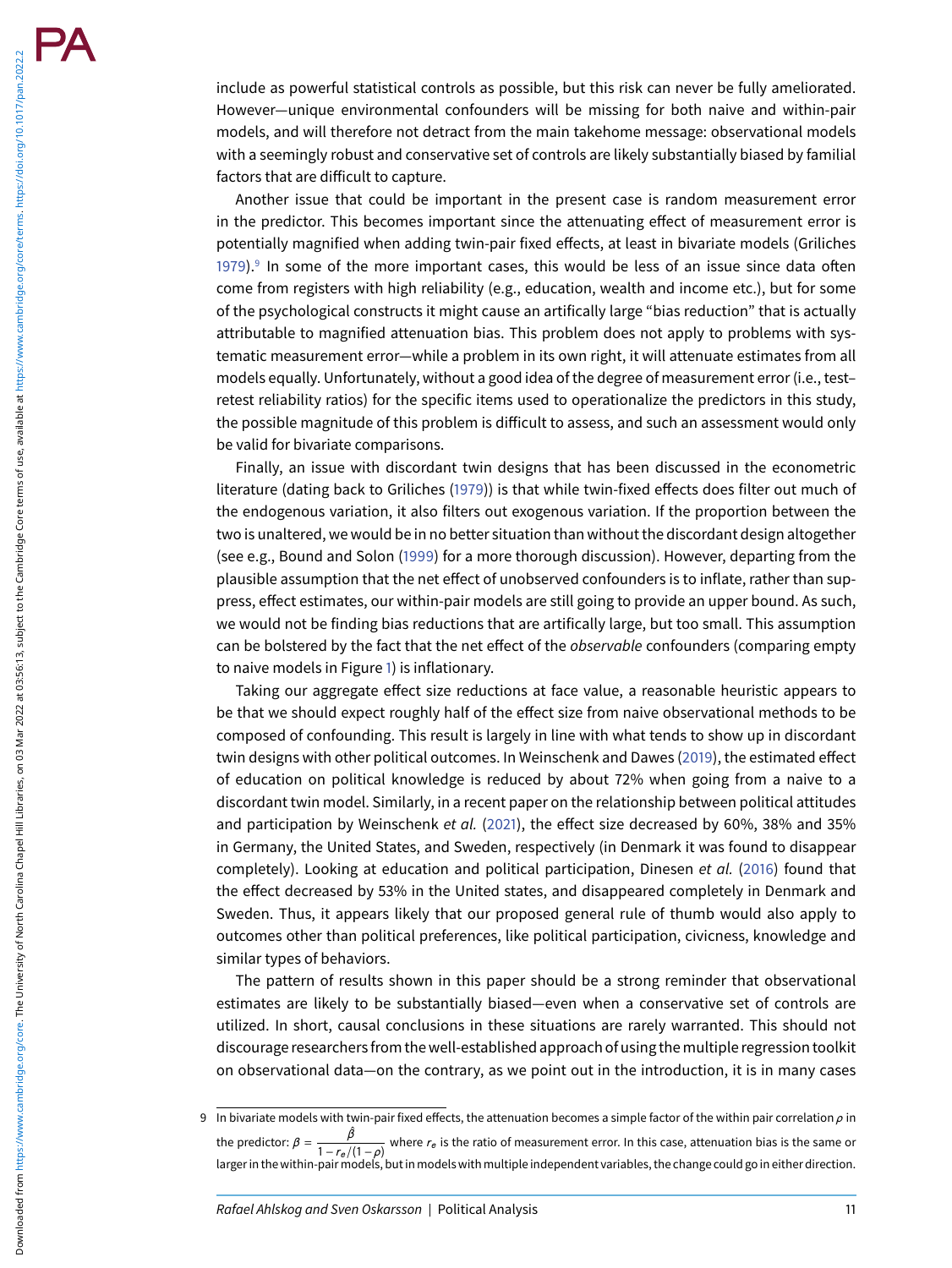the only tool available to us. However, it underscores the necessity of refraining from using causal language, and making policy recommendations that will, in many cases,fall short in the real world.

# **Funding**

This work was supported by Riksbankens Jubileumsfond [P18:-0728:1].

# **Conflicts of Interest**

The authors would like to declare no conflicts of interest.

#### **Data Availability Statement**

This paper is based on proprietary register data held by Statistics Sweden and the Swedish Twin Register. The full code for obtaining the results reported in the paper, as well as intermediate (aggregate) data is available from the Political Analysis Dataverse at https://doi.org/10.7910/DVN /MGEN32 [\(Ahlskog and Oskarsson \(2022\)\). The Dataverse also contains a detailed description on](https://doi.org/10.7910/DVN/MGEN32) how to apply for access to the register data.

# **Supplementary Material**

[For supplementary material accompanying this paper, please visit](https://doi.org/10.1017/pan.2022.2) https://doi.org/10.1017/ pan.2022.2 .

# **References**

- <span id="page-11-6"></span>Ahlskog, R., and A. Brännlund. 2021. "Uncovering the Source of Patrimonial Voting: Evidence from Swedish Twin Pairs." Political Behavior. <https://doi.org/10.1007/s11109-020-09669-4>
- <span id="page-11-17"></span>Ahlskog, R., and S. Oskarsson. 2022. "Replication Code for: Quantifying Bias from Measurable and Unmeasurable Confounders across Three Domains of Individual Determinants of Political Preferences." Harvard Dataverse. [https://doi.org/10.7910/DVN/MGEN32 UNF:6:phnYW](https://doi.org/10.7910/DVN/MGEN32%20UNF:6:phnYW$+$g6qZF/LeaiAs2EzA$==$%5bfileUNF%5d)+g6qZF/LeaiAs2EzA==[fileUNF]
- <span id="page-11-4"></span>Alford, J. R., C. L. Funk, and J. R. Hibbing. 2005. "Are Political Orientations Genetically Transmitted?" American Political Science Review 99 (2): 153–167.
- <span id="page-11-0"></span>Angrist, J. D., and J. S. Pischke. 2010. "The Credibility Revolution in Empirical Economics." Journal of Economic Perspectives 24 (2): 3–30.
- <span id="page-11-7"></span>Berning, C., and C. Ziller. 2016. "Social Trust and Radical Rightwing Populist Party Preferences." Acta Politica 52: 1–20.
- <span id="page-11-8"></span>Biornskov, C., and G. T. Svendsen. 2013. "Does Social Trust Determine the Size of the Welfare State?" Public Choice 157 (1–2): 269–286.
- <span id="page-11-14"></span>Borenstein, M., L. Hedges, J. Higgens, and H. Rothstein. 2009. Introduction to Meta-Analysis. West Sussex: Wiley.
- <span id="page-11-9"></span>Bostyn, D. H., A. Roets, and A. Van Hiel. 2016. "Right-Wing Attitudes and Moral Cognition." Personality and Individual Differences 96: 164–171.
- <span id="page-11-15"></span>Bound, J., and G. Solon. 1999. "Double Trouble: On the Value of Twins-Based Estimation of the Return to Schooling." Economics of Education Review 18: 169–182.
- <span id="page-11-11"></span>Cai, M., P. Liu, and H. Wang. 2020. "Political Trust, Risk Preferences, and Policy Support." World Development 125: 104687.
- <span id="page-11-12"></span>Carney, D. R., J. T. Jost, S. D. Gosling, and J. Potter. 2008. "The Secret Lives of Liberals and Conservatives." Political Psychology 29 (6): 807–840.

<span id="page-11-5"></span>Chabris, C. F., J. J. Lee, D. Cesarini, D. J. Benjamin, and D. I. Laibson. 2015. "The Fourth Law of Behavior Genetics." Current Directions in Psychological Science 24 (4): 304–312.

- <span id="page-11-1"></span>Clark, W. R., and M. Golder. 2015. "Big Data, Causal Inference, and Formal Theory: Contradictory Trends in Political Science?: Introduction." PS: Political Science and Politics 48 (1): 65–70.
- <span id="page-11-13"></span>Deary, I., D. Barry, and C. Gale. 2008. "Childhood Intelligence Predicts Voter Turnout, Voting Preferences, and Political Involvement in Adulthood." Intelligence 36: 548–555.

<span id="page-11-3"></span>Deaton, A. 2009. "Instruments of Development: Randomization in the Tropics, and the Search for the Elusive Keys to Economic Development." National Bureau of Economic Research Working Paper 14690.

<span id="page-11-10"></span>Dimick, M., and D. Stegmueller. 2015. "The Political Economy of Risk and Ideology." SOEP Papers 809-2015.

<span id="page-11-16"></span>Dinesen, P. T., et al. 2016. "Estimating the Impact of Education on Political Participation." *Political Behavior*, 38: 579–601.

<span id="page-11-2"></span>Druckman, J. N., D. P. Green, J. H. Kuklinski, and A. Lupia. 2006. "The Growth and Development of Experimental Research in Political Science." The American Political Science Review 100 (4): 627–635.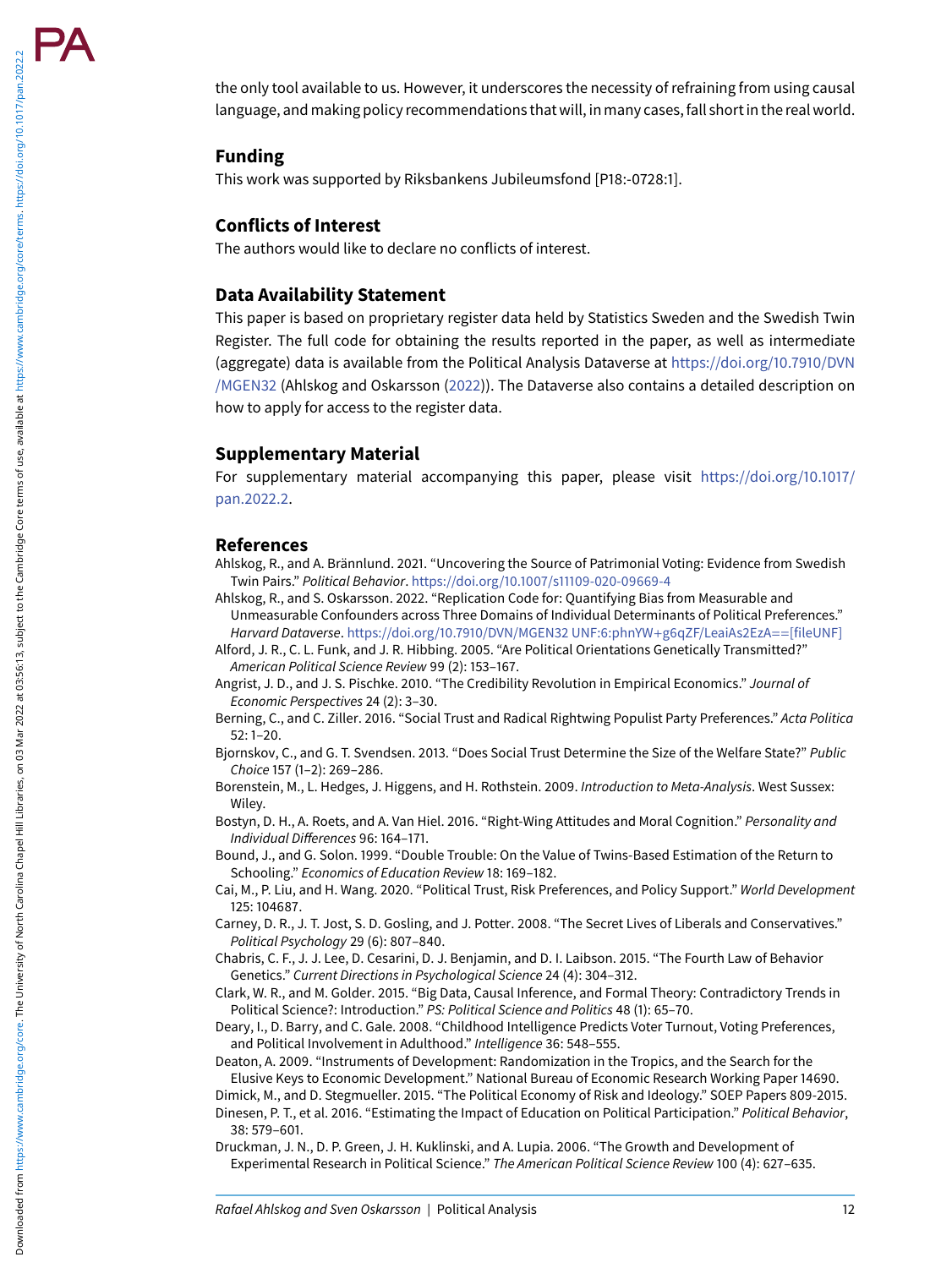Downloaded from https://www.cambridge.org/core. The University of North Carolina Charabel Hill Libraries, on 03 Mar 2022 at 03:56:13, subject to the Cambridge Core terms of use, available at https://www.cambridge.org/core/

Downloaded from https://www.cambridge.org/core. The University of North Carolina Chapel Hill Libraries, on 03 Mar

 $2022$  at  $03:56:13$  , subject to the Cambridge Core terms of use, available at https://www.cambridge.org/core/terms. https://doi.org/10.1017/pan.2022.2

- <span id="page-12-11"></span>Dunn, K. 2011. "Left-Right Identification and Education in Europe: A Contingent Relationship." Comparative European Politics 9: 292–316.
- <span id="page-12-20"></span>Epper, T., E. Fehr, and J. Senn. 2020. "Other-Regarding Preferences and Redistributive Politics." ECON, Working Paper 339, Department of Economics, University of Zurich.
- <span id="page-12-23"></span>Gerber, A. S., G. A. Huber, D. Doherty, C. M. Dowling, and S. E. Ha. 2010. "Personality and Political Attitudes." American Political Science Review 104 (1): 111–133.
- <span id="page-12-24"></span>Gootnick, A. T. 1974. "Locus of Control and Political Participation of College Students." Journal of Consulting and Clinical Psychology 42 (1): 54–58.
- <span id="page-12-22"></span>Graham, J., B. A. Nosek, J. Haidt, R. Iyer, S. Koleva, and P. H. Ditto. 2011. "Mapping the Moral Domain." Journal of Personality and Social Psychology 101 (2): 366–385.
- <span id="page-12-21"></span>Graham, J., et al. 2013. "Moral Foundations Theory: The Pragmatic Validity of Moral Pluralism." Advances in Experimental Social Psycholog 47: 55–130.
- <span id="page-12-30"></span>Griliches, Z. 1979. "Sibling Models and Data in Economics: Beginnings of a Survey." Journal of Political Economy 87: S37–S64.
- <span id="page-12-9"></span>Hatemi, P. K., et al. 2014. "Genetic Influences on Political Ideologies: Twin Analyses of 19 Measures of Political Ideologies from Five Democracies and Genome-Wide Findings from Three Populations." Behavioral Genetics 44: 282–294.
- <span id="page-12-19"></span>Herreros, F., and H. Criado. 2009. "Social Trust, Social Capital and Perceptions of Immigration." Political Studies 57 (2): 337–355.
- <span id="page-12-28"></span>Holmberg, S., and H. E. Oscarsson. 2017. "Svensk valundersökning 2010." Svensk Nationell Datatjänst. Version 1.0.
- <span id="page-12-0"></span>Huber, J. 2013. "Is Theory Getting Lost in the 'Identification Revolution'?" The Political Economist, Summer:  $1 - 3$ .
- <span id="page-12-3"></span>Jennings, M. K., and R. G. Niemi. 1968. "The Transmission of Political Values from Parent to Child." American Political Science Review, 62 (1): 169–184.
- <span id="page-12-4"></span>Jennings, M. K., and R. G. Niemi. 1981. Generations and Politics: A Panel Study of Young Adults and their Parents. Princeton: Princeton University Press.
- <span id="page-12-18"></span>Koivula, A., A. Saarinen, and P. Räsänen. 2017. "Political Party Preferences and Social Trust in Four Nordic Countries." Comparative European Politics 15: 1030–1051.
- <span id="page-12-14"></span>Lewis-Beck, M., R. Nadeau, and M. Foucault. 2013. "The Compleat Economic Voter." British Journal of Political Science 43 (2): 241–261.
- <span id="page-12-1"></span>Lipset, S. M. 1960. Political Man. New York: Anchor Books.
- <span id="page-12-29"></span>Magnusson, P. K. E., et al. 2013. "The Swedish Twin Registry: Establishment of a Biobank and Other Recent Developments." Twin Research and Human Genetics 16 (1): 317–329.
- <span id="page-12-13"></span>Marshall, J. 2016. "Education and Voting Conservative: Evidence from a Major Schooling Reform in Great Britain." Journal of Politics 78 (2): 382–395.
- <span id="page-12-2"></span>Marx, K. 1977. A Contribution to the Critique of Political Economy. Moscow: Progress Publishers.
- <span id="page-12-7"></span>McDermott, R. 2012. "Internal and External Validity." In Cambdrige Handbook of Experimental Political Science, edited by J. I. Druckman, D. P. Greene, J. H. Kuklinski, and A. Lupia, 27–40. Cambridge: Cambridge University Press.
- <span id="page-12-16"></span>Meltzer, A. H., and S. F. Richard. 1981. "A Rational Theory of the Size of Government." Journal of Political Economy 89 (5): 914–927.
- <span id="page-12-27"></span>Morton, R., J. R. Tyran, and E. Wengström. 2011. "Income and Ideology: How Personality Traits, Cognitive Abilities, and Education Shape Political Attitudes." Department of Economics, University of Copenhagen, Discussion Paper 11-08.
- <span id="page-12-5"></span>Oskarsson, S., et al. 2015. "Linking Genes and Political Orientations: Cognitive Ability as Mediator Hypothesis." Political Psychology 36 (6): 649–665.
- <span id="page-12-8"></span>Polderman, T. J. C., et al. 2015. "Meta-Analysis of the Heritability of Human Traits Based on Fifty Years of Twin Studies." Nature Genetics 47: 702–709.
- <span id="page-12-15"></span>Quinlan, S. and M. Okolikj. 2019. "Patrimonial Economic Voting: A Cross-National Analysis of Asset Ownership and the Vote." Journal of Elections, Public Opinion and Parties . <https://doi.org/10.1080/17457289.2019.1655758> .
- <span id="page-12-26"></span>Schoon, I., H. Cheng, C. Gale, D. Batty, and I. Deary. 2010. "Social Status, Cognitive Ability, and Educational Attainment as Predictors of Liberal Social Attitudes and Political Trust." Intelligence 38: 144–150.
- <span id="page-12-6"></span>Smith, K. B., D. R. Oxley, M. V. Hibbing, J. R. Alford, and J. R. Hibbing. 2011. "Linking Genetics and Political Attitudes: Reconceptualizing Political Ideology." Political Psychology 32 (3): 369–397.
- <span id="page-12-25"></span>Sweetser, K. D. 2014. "Partisan Personality: The Psychological Differences Between Democrats and Republicans, and Independents Somewhere in Between." American Behavioral Scientist 58 (9): 1183–1194.
- <span id="page-12-17"></span>Van Lange, P. A. M. 2015. "Generalized Trust: Four Lessons from Genetics and Culture." Current Directions in Psychological Science 24 (1): 71–76.
- <span id="page-12-10"></span>Vitaro, F., M. Brendgen, and L. Arseneault. 2009. "The Discordant MZ-Twin Method: One Step Closer to the Holy Grail of Causality." International Journal of Behavioral Development 33 (4): 376–382.
- <span id="page-12-12"></span>Weakliem, D. L. 2002. "The Effects of Education on Political Opinions." International Journal of Public Opinion Research 14 (2): 141–157.